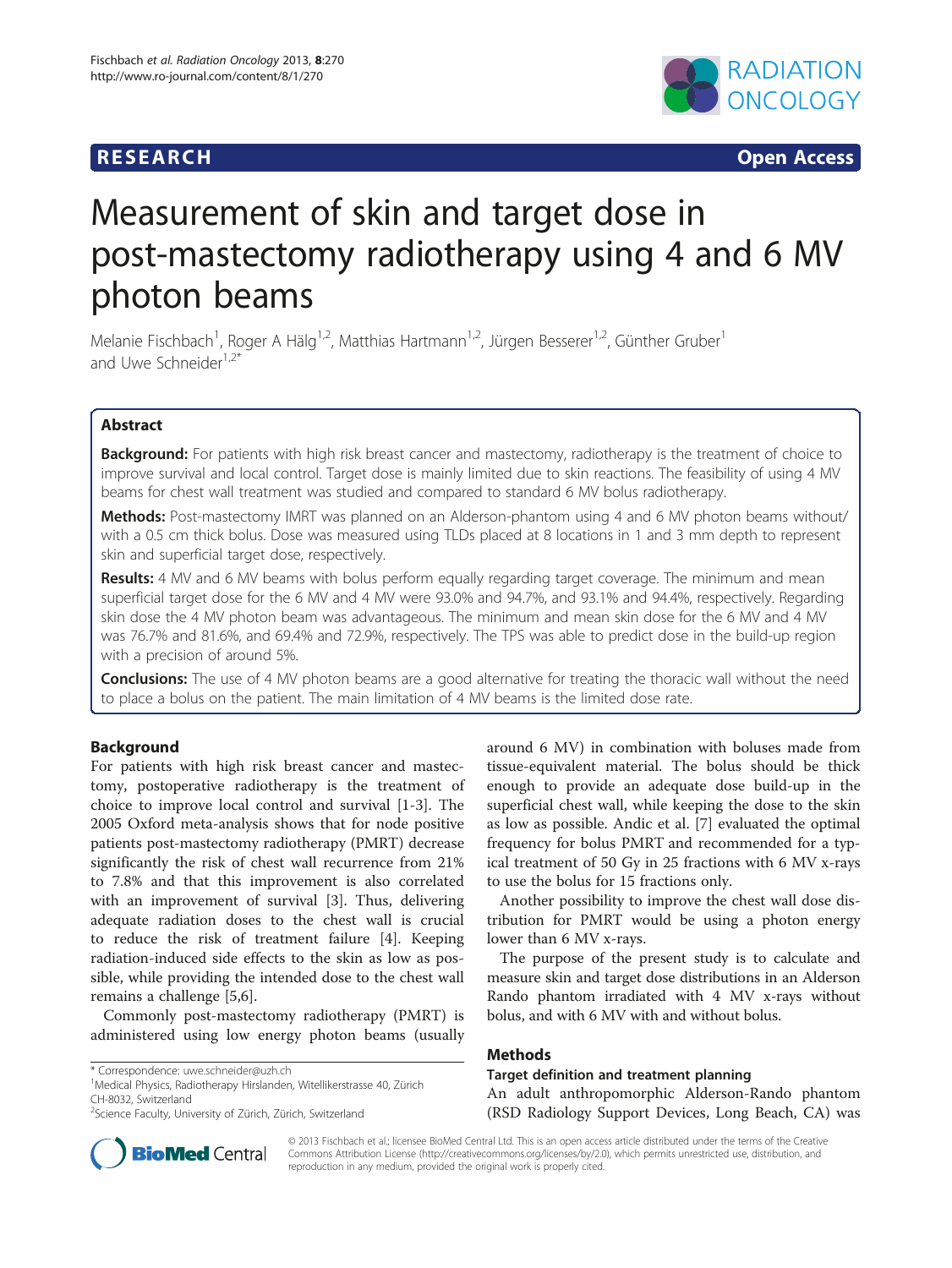used consisting of 35 transversal slabs, made of material that was tissue equivalent for photon beams. A planning CT study of the phantom with 1.25 mm slice spacing was performed. The scan geometry is shown in Figure 1. The external surface of the patient and lung contours were defined with automated density gradient segmentation. The planning target volume of the chest wall was delineated according to following anatomical structures: Cranial: Caudal border of the clavicle head; Caudal: presumed inframammary fold; Anterior: 3 mm below the skin surface; Posterior: Rib-pleural interface; Lateral: Mid-axillary line; Medial: Sternal-rib junction. The distance of the PTV to the skin surface was chosen to be 3 mm since it was demonstrated that the blood vessels in the skin run within the first 5 mm under the epiderm (8. 9).

We used for treatment planning the Eclipse External Beam Planning system version 10.0 (Varian Oncology Systems, Palo Alto, CA) using the analytic anisotropic algorithm (AAA, version 10.0.28). Treatment planning was performed according to the clinical standard at our institution with two isocentric tangential asymmetric treatment fields, both intensity modulated (IMRT) for virtual missing tissue compensation. The field geometry is shown in Figure [2](#page-2-0). Field sizes were 7.7 cm and 14.5 cm in the cranial-caudal direction. Two photon beams with energies of 4 MV and 6 MV were used. The planned dose was 2 Gy per fraction with a total dose of 50 Gy. For the 6 MV beam two treatment plans were computed, one without bolus and one with 0.5 cm bolus material over the whole irradiation volume. According to the results of Andic et al. [\[7](#page-4-0)], which is the clinical practice in our institution, the 6 MV bolus treatment plan was weighted 60% and the non-bolus plan 40% for dose comparison. The treatment aim was a 95% coverage



of the PTV. Treatment was administered using a Varian Truebeam linear accelerator with firmware 1.6 with sliding window technology (Varian Medical Systems, Palo Alto, CA, USA).

### Dose measurement

The dose measurements were performed using thermoluminescent dosimeters (TLDs) placed inside the Alderson-Rando phantom without casing (disks with a diameter of 4.50 mm and a thickness of 0.60 mm). The trading name of the detectors was TLD-100H (Thermo Fisher Scientific, Waltham, MA, USA). The useful dose range of the dosimeters was  $1 \mu Gy$  to 20 Gy according to the manufacturer.

TLDs were readout with a Fimel PCL3 isothermal TLD reader (PTW, Freiburg, Germany). A grey filter was applied during the detector read-out. Background dosimeters were used to correct the measurements for background signal. Reference dosimeters in each batch corrected for the daily variation in the TLD reader output. The dosimeters were calibrated using the 6 MV beam of a Varian Clinac 21 iX (Varian Medical Systems, Palo Alto, CA, USA) and a RW3 solid water slab phantom (PTW, Freiburg, Germany). For each TLD, a calibration factor in terms of dose per reader count was determined. The calibration was metrologically traceable to the Swiss National Metrology Institute (METAS). The reproducibility of a single dose measurement was 8% [[8\]](#page-4-0). At each location measurements were repeated 9 to 11 times which resulted in a dose error between 2.4% and 2.7%.

A total of 8 measurement positions were selected in the phantom (Figure 1). A set of four 3 mm deep holes were drilled into the Alderson phantom in a plane 0.10 cm cranial to the isocenter. As the thickness of one TLD is 0.6 mm, the effective point of measurement for those TLDs was in 2.7 mm depth. Thus these measurement positions represented the superficial part of the PTV which is most critical regarding PTV-under-dosage and are marked as  $3.1 - 3.4$  in Figures 1 and [2.](#page-2-0) A second set of four holes each 1 mm in depth was drilled 2.65 cm caudal to the isocenter. The effective measuring depth of 0.7 mm represented the skin dose (marked as O.1 – O.4 in Figure 1). It should be noted that the holes and engraved numbers were filled with wax when the phantom was CT scanned to ensure precise dose calculation on the planning CT. On the planning CT the TLD positions were marked to obtain the computed dose at each measurement location. Before irradiation the phantom was positioned using two orthogonal kV set-up fields. Afterwards the TLDs were placed into the phantom and irradiated with one fraction (2 Gy) of the treatment plan. The measurements were repeated 9 to 11 times to reduce the measurement error. For the measurement, the 3 mm holes including the TLDs were closed with a plug made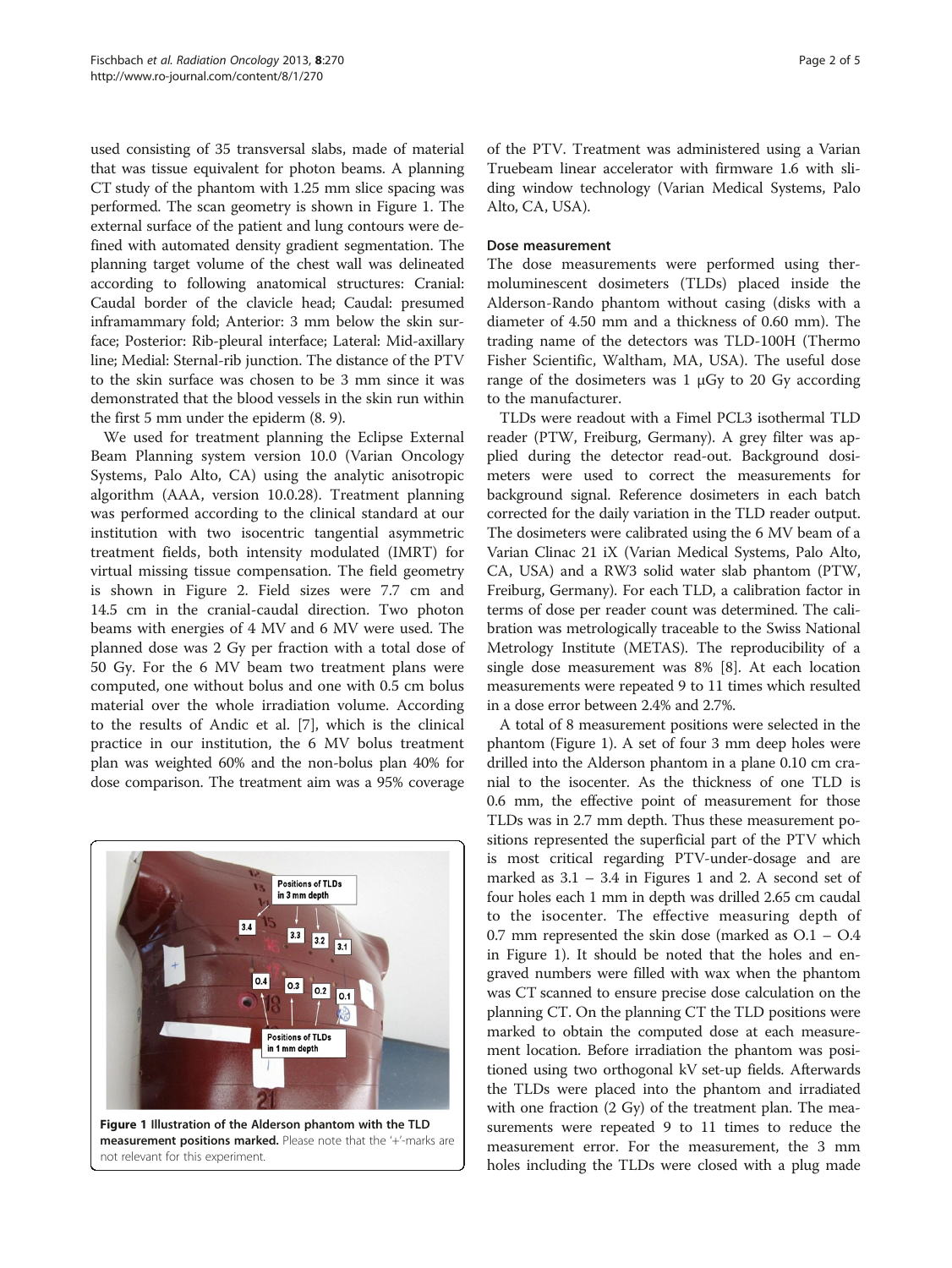<span id="page-2-0"></span>

from Alderson soft tissue material. The TLDs in the 1 mm holes were irradiated open.

## Results

The prescribed dose of a treatment fraction was 2 Gy. In Table 1 and Figure 3 the measured dose at the 4 locations in 3 mm depth is listed as a percentage of the prescribed dose. The light grey bars in Figure 3 indicate the results from the 4 MV measurement and the dark grey bars from the 6 MV measurements without/with bolus using a 40/60 weighting. In the figure the 95% dose is indicated by a solid line to show the treatment aim which was a 95% coverage of the PTV. The minimum and mean dose for the 6 MV treatment approach was 93.0% and 94.7%, respectively. For 4 MV the minimum and mean dose was 93.1% and 94.4%.

Table 1 Results of the TLD measurements at the four positions in 3 mm depth (3.1 – 3.4) and 1 mm depth (O.1 – O.4) in percentage of 2 Gy (prescribed dose per fraction) for the 4 MV and the 6 MV treatment plan

| <b>Position</b> | 4 MV | 6 MV (40/60) |
|-----------------|------|--------------|
| O.1             | 69.4 | 84.1         |
| O.2             | 70.5 | 76.7         |
| O.3             | 73.1 | 84.7         |
| O.4             | 78.7 | 81.0         |
| 3.1             | 95.1 | 95.7         |
| 3.2             | 94.6 | 95.2         |
| 3.3             | 93.1 | 94.8         |
| 3.4             | 94.9 | 93.0         |

The 6 MV treatment without/with bolus was weighted 40/60.

The results of the measurements in 1 mm depth are listed in Table 1 and plotted in Figure [4.](#page-3-0) The minimum and mean dose for the 6 MV treatment approach was 76.7% and 81.6%, respectively. For 4 MV the minimum and mean dose was 69.4% and 72.9%.

In Table [2](#page-3-0) the measured doses in Gy with the corresponding dose error (one standard deviation) is compared to the calculated dose values from Eclipse-AAA.

#### **Discussion**

PMRT decreases loco-regional recurrence and can increase survival in high-risk breast cancer patients [\[3](#page-4-0)]. The American Society of Clinical Oncology has published

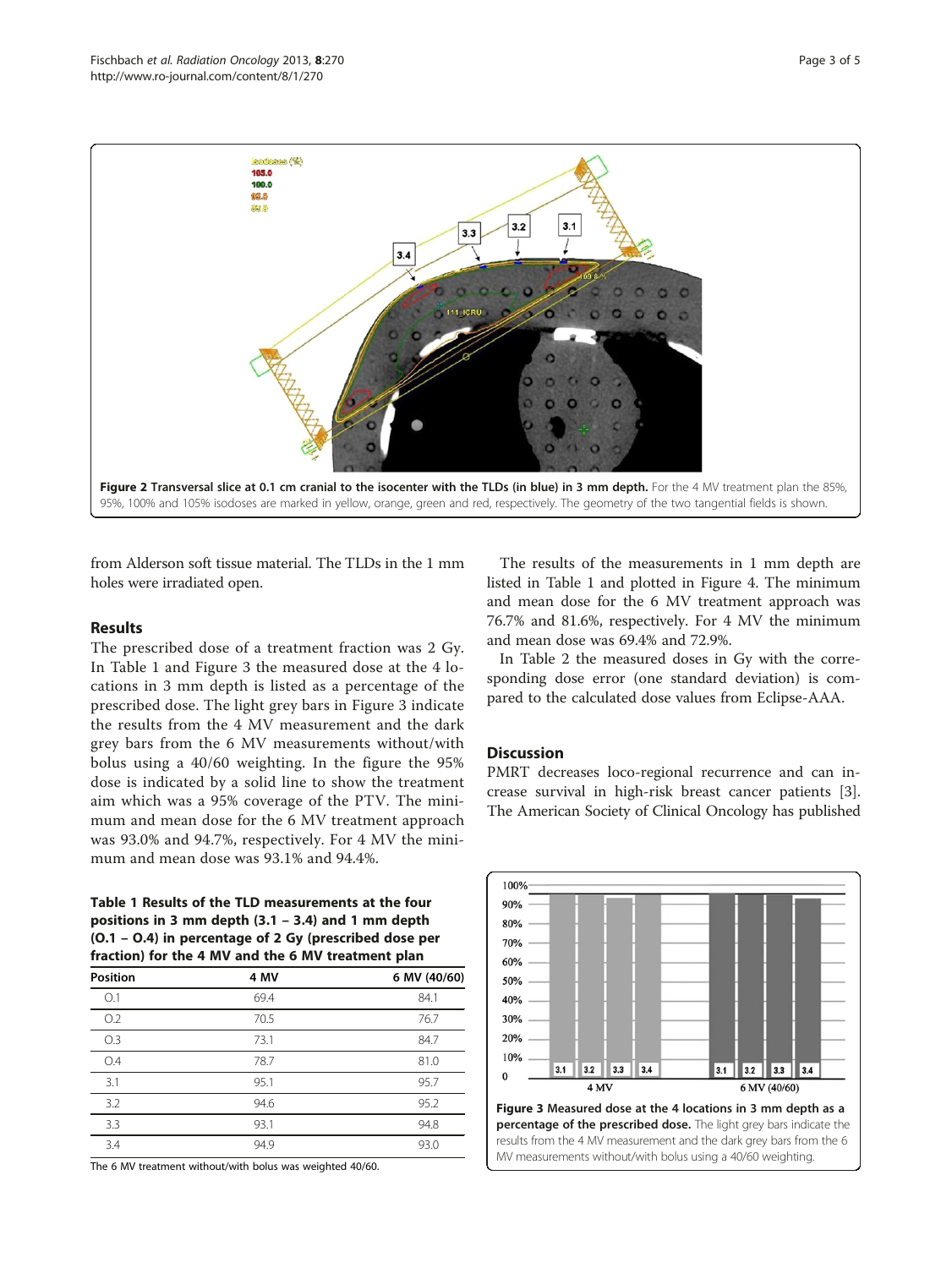<span id="page-3-0"></span>

treatment guidelines, but has also indicated that the optimal technique for PMRT remains unknown.

Skin in itself may not be part of the clinical target volume (CTV) since recurrence on the skin scar is a rare event [[9](#page-4-0)]. On the other hand the work from Van Limbergen in breast brachytherapy showed the importance avoiding the terminal branches of the skin microvessel that lay 3 mm below the skin surface [[10](#page-4-0)]. So we excluded the first 3 mm of the skin surface from our CTV definition.

An underdosage of the most superficial part of the PTV is observed with 6 MV irradiation without bolus due to a larger build-up effect. This can be counterbalanced by an artificial tissue, so-called bolus. Its use enhances superficial dose, but also skin toxicity. On the other hand this might impact also local failure.

In 2004, an e-mail survey was sent to all active physician members of the American Society for Therapeutic Radiology and Oncology, the Canadian Association of Radiation Oncologists and the European Society for Therapeutic Radiology and Oncology. The survey focused on the technical details regarding the use of a bolus in PMRT. The results have been published recently [\[11\]](#page-4-0). In total, 1035 responses were obtained: 642 from the Americas (568 from the USA), 327 from Europe and 66 from Australasia. Respondents from the Americas were significantly more likely to always use a bolus (82%) than the Europeans (31%), as were the Australasians (65%) (P < 0.0001). The results also showed wide variation in the schedule of application (every day [33%] and alternate days [46%]) and thickness used  $(< 1 \text{ cm}$  [35%] and  $>$  or = 1 cm [48%]). There is a wide variation in the use of a bolus in PMRT, and this probably translates into a variation in the dose delivered to the skin and may have an effect on local recurrence. No data are available about a possible impact of the use of a bolus and local failure.

The measurements performed in this work are an indicator that PMRT with 4 MV beams is equally good as the optimized [[7\]](#page-4-0) bolus/non-bolus (40/60) schedule with 6 MV photon beams when target coverage is important. With regard to skin sparing the 4 MV treatment is even advantageous reducing skin dose by about 10% of the prescribed dose. Another feasibility study was performed by Petoukhova et al. [\[12](#page-4-0)] for head and neck cancers. They found no significant difference between 4 MV and 6 MV radiation beams with regard to dose in and around air cavities.

The measured dose in the build-up region was also compared to the calculations of the Eclipse AAA algorithm. It was found that the precision of the computed dose is around 5%.

Taking the results of this work into account the use of 4 MV photon beams is advantageous to 6 MV with bolus. First, a dose distribution of the same quality can be administered to the PTV, while the use of 4 MV results in better skin sparing. Second, with 4 MV only one treatment plan must be computed instead of two with 6 MV, one without and one with bolus. Finally, no bolus must be placed on the patient which diminishes the potential of for getting the bolus for irradiation.

Table 2 Results of the TLD measurements and TPS calculations at the four positions in 3 mm depth (3.1 – 3.4) and 1 mm depth (O.1 – O.4) in Gy for the 4 MV and the 6 MV (without flab) treatment plan

| <b>Position</b> | 4MV                                           |      |        | 6MV                                                    |      |              |
|-----------------|-----------------------------------------------|------|--------|--------------------------------------------------------|------|--------------|
|                 | Measured dose $\pm$ error/Gy Computed dose/Gy |      |        | Difference/% Measured dose ± error/Gy Computed dose/Gy |      | Difference/% |
| O.1             | $.39 \pm 0.03$                                | 1.41 | 1.4    | $1.23 \pm 0.01$                                        | 1.23 | 0.0          |
| O.2             | $1.41 \pm 0.03$                               | 1.38 | $-2.1$ | $1.16 \pm 0.01$                                        | 1.25 | 7.8          |
| O.3             | $1.46 + 0.03$                                 | 1.42 | $-2.7$ | $1.35 \pm 0.01$                                        | 1.35 | 0.0          |
| O.4             | $1.57 + 0.02$                                 | 1.55 | $-1.3$ | $1.30 \pm 0.02$                                        | 1.37 | 5.4          |
| 3.1             | $1.90 \pm 0.04$                               | 1.87 | $-1.6$ | $1.73 \pm 0.01$                                        | 1.64 | $-5.2$       |
| 3.2             | $1.89 + 0.03$                                 | 1.88 | $-0.5$ | $1.78 \pm 0.02$                                        | 1.71 | $-3.9$       |
| 3.3             | $1.86 \pm 0.05$                               | .88  | 1.1    | $1.81 \pm 0.02$                                        | 1.74 | $-3.9$       |
| 3.4             | $.90 + 0.06$                                  | 1.95 | 2.6    | $1.74 \pm 0.02$                                        | 1.83 | 5.2          |

The 6 MV treatment without/with bolus was weighted 40/60. The last column indicates the difference between calculation and measurement.